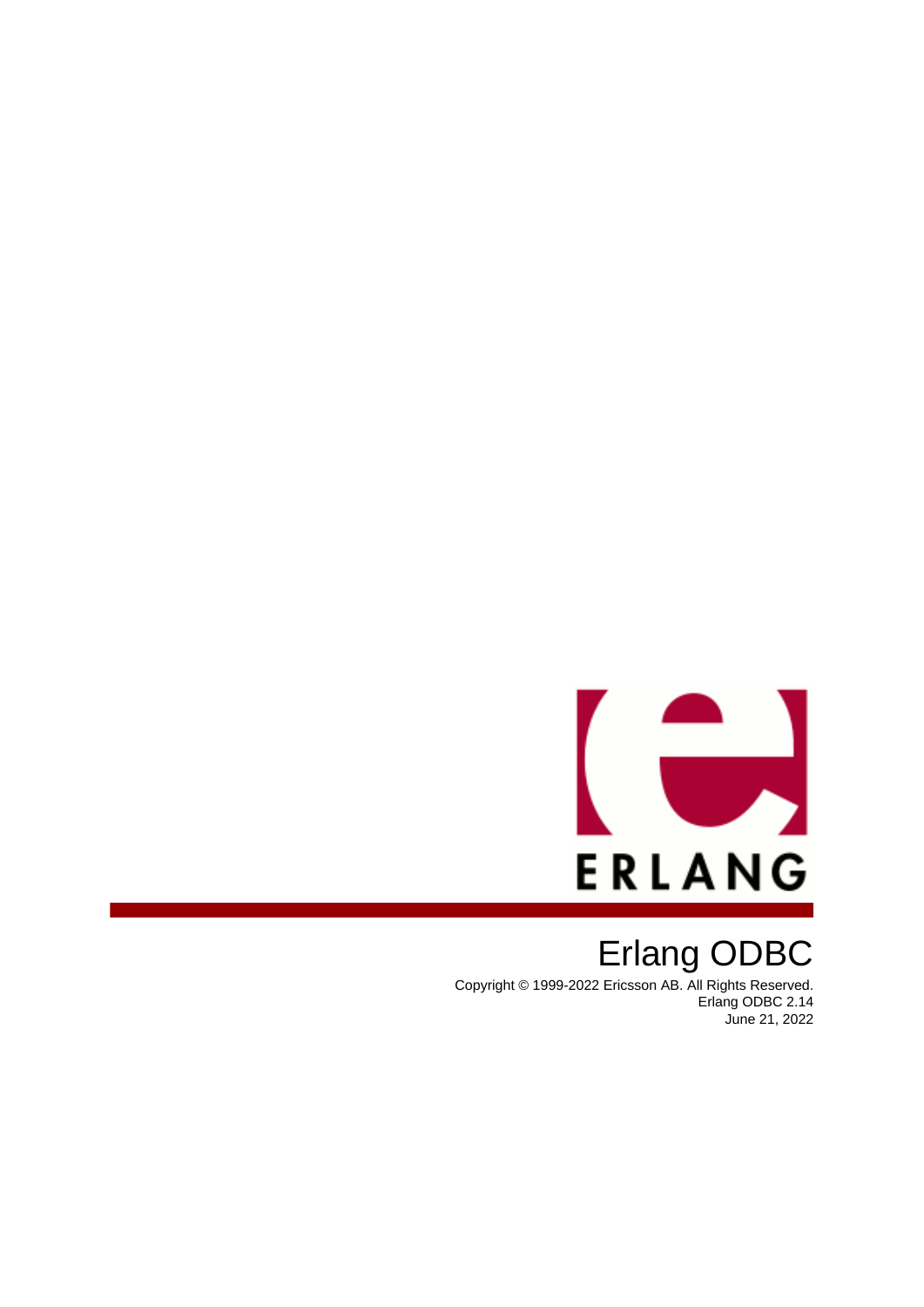#### **Copyright © 1999-2022 Ericsson AB. All Rights Reserved.**

Licensed under the Apache License, Version 2.0 (the "License"); you may not use this file except in compliance with the License. You may obtain a copy of the License at http://www.apache.org/licenses/LICENSE-2.0 Unless required by applicable law or agreed to in writing, software distributed under the License is distributed on an "AS IS" BASIS, WITHOUT WARRANTIES OR CONDITIONS OF ANY KIND, either express or implied. See the License for the specific language governing permissions and limitations under the License. Ericsson AB. All Rights Reserved..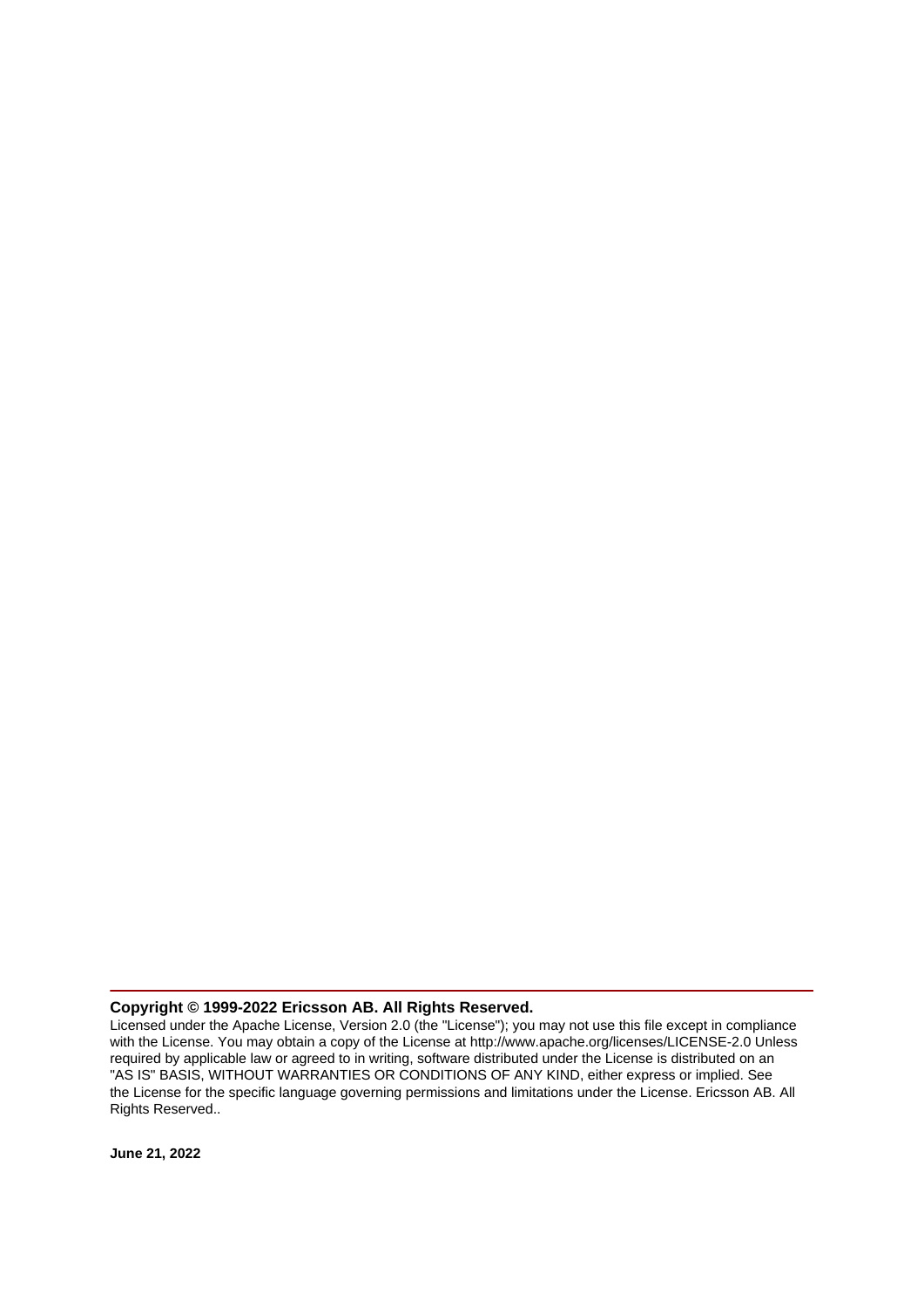# 1 Erlang ODBC User's Guide

The **Erlang ODBC Application** provides an interface for accessing relational SQL-databases from Erlang.

# 1.1 Introduction

# 1.1.1 Purpose

The purpose of the Erlang ODBC application is to provide the programmer with an ODBC interface that has a Erlang/ OTP touch and feel. So that the programmer may concentrate on solving his/her actual problem instead of struggling with pointers and memory allocation which is not very relevant for Erlang. This user guide will give you some information about technical issues and provide some examples of how to use the Erlang ODBC interface.

# 1.1.2 Prerequisites

It is assumed that the reader is familiar with the Erlang programming language, concepts of OTP and has a basic understanding of relational databases and SQL.

# 1.1.3 About ODBC

Open Database Connectivity (ODBC) is a Microsoft standard for accessing relational databases that has become widely used. The ODBC standard provides a c-level application programming interface (API) for database access. It uses Structured Query Language (SQL) as its database access language.

# 1.1.4 About the Erlang ODBC application

Provides an Erlang interface to communicate with relational SQL-databases. It is built on top of Microsofts ODBC interface and therefore requires that you have an ODBC driver to the database that you want to connect to. The Erlang ODBC application is designed using the version 3.0 of the ODBC-standard, however using the option {scrollable\_cursors, off} for a connection has been known to make it work for at least some 2.X drivers.

# 1.2 Getting started

# 1.2.1 Setting things up

As the Erlang ODBC application is dependent on third party products there are a few administrative things that needs to be done before you can get things up and running.

- The first thing you need to do, is to make sure you have an ODBC driver installed for the database that you want to access. Both the client machine where you plan to run your erlang node and the server machine running the database needs the the ODBC driver. (In some cases the client and the server may be the same machine).
- Secondly you might need to set environment variables and paths to appropriate values. This may differ a lot between different os's, databases and ODBC drivers. This is a configuration problem related to the third party product and hence we cannot give you a standard solution in this guide.
- The Erlang ODBC application consists of both Exlang and C code. The C code is delivered as a precompiled executable for windows, solaris and linux (SLES10) in the commercial build. In the open source distribution it is built the same way as all other application using configure and make. You may want to provide the the path to your ODBC libraries using --with-odbc=PATH.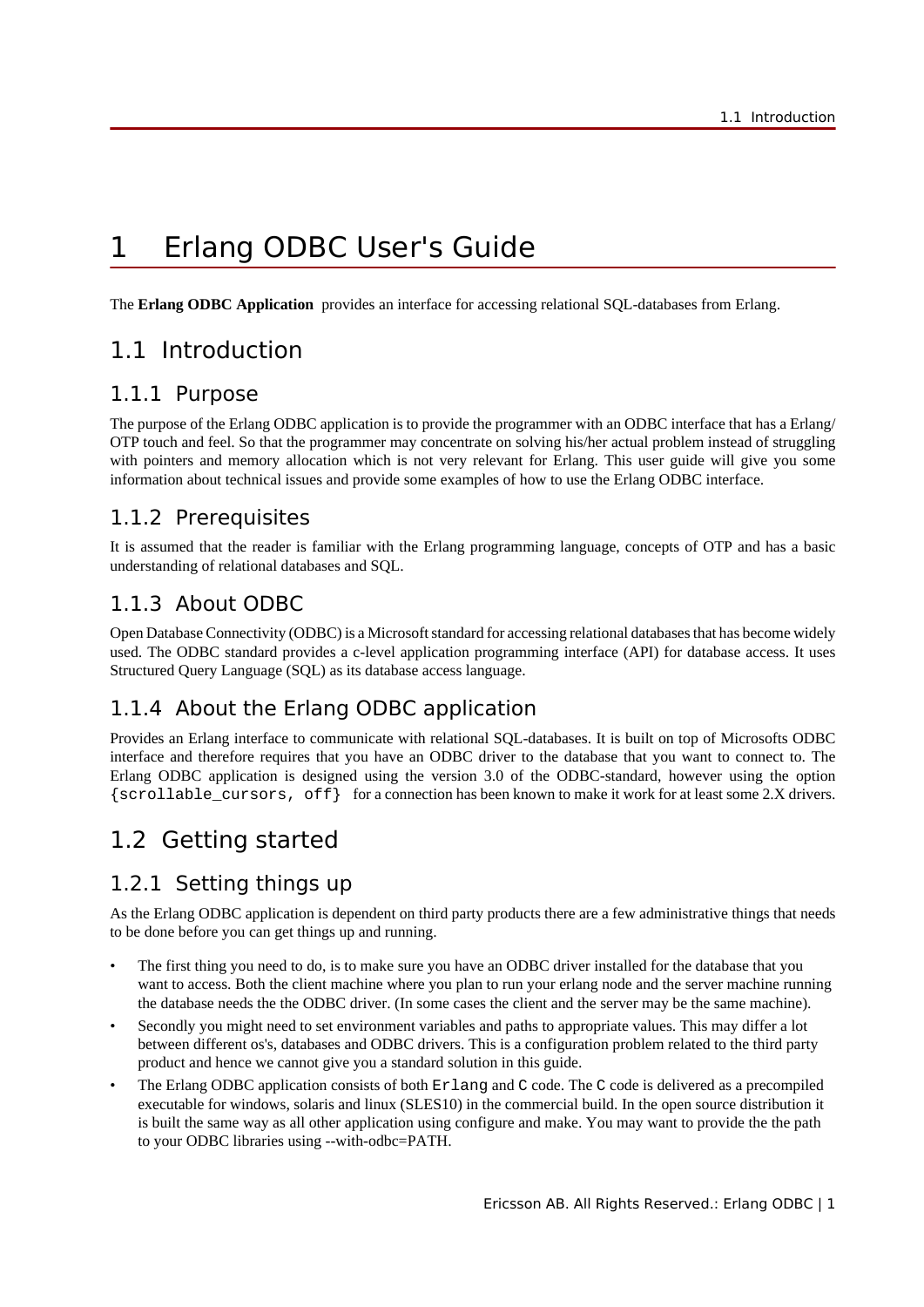#### **Note:**

The Erlang ODBC application should run on all Unix dialects including Linux, Windows 2000, Windows XP and NT. But currently it is only tested for Solaris, Windows 2000, Windows XP and NT.

### 1.2.2 Using the Erlang API

The following dialog within the Erlang shell illustrates the functionality of the Erlang ODBC interface. The table used in the example does not have any relevance to anything that exist in reality, it is just a simple example. The example was created using sqlserver 7.0 with servicepack 1 as database and the ODBC driver for sqlserver with version 2000.80.194.00.

 $1 >$  odbc: start(). ok

Connect to the database

```
 2 > {ok, Ref} = odbc:connect("DSN=sql-server;UID=aladdin;PWD=sesame", []).
      {ok,<0.342.0>}
```
Create a table

```
 3 > odbc:sql_query(Ref, "CREATE TABLE EMPLOYEE (NR integer,
     FIRSTNAME char varying(20), LASTNAME char varying(20), GENDER char(1),
      PRIMARY KEY(NR))").
      {updated,undefined}
```
Insert some data

```
 4 > odbc:sql_query(Ref, "INSERT INTO EMPLOYEE VALUES(1, 'Jane', 'Doe', 'F')").
      {updated,1}
```
Check what data types the database assigned for the columns. Hopefully this is not a surprise, some times it can be! These are the data types that you should use if you want to do a parameterized query.

```
 5 > odbc:describe_table(Ref, "EMPLOYEE").
      {ok, [{"NR", sql_integer},
 {"FIRSTNAME", {sql_varchar, 20}},
 {"LASTNAME", {sql_varchar, 20}}
           {"GENDER", {sql_char, 1}}]}
```
Use a parameterized query to insert many rows in one go.

```
 6 > odbc:param_query(Ref,"INSERT INTO EMPLOYEE (NR, FIRSTNAME, "
               "LASTNAME, GENDER) VALUES(?, ?, ?, ?)",
               [{sql_integer,[2,3,4,5,6,7,8]},
\{ \{ \mathsf{sql\_varchar} \,,\ \mathsf{20} \},\ ["John", "Monica", "Ross", "Rachel",
 "Piper", "Prue", "Louise"]},
               {{sql_varchar, 20},
 ["Doe","Geller","Geller", "Green",
 "Halliwell", "Halliwell", "Lane"]},
 {{sql_char, 1}, ["M","F","M","F","F","F","F"]}]).
     {updated, 7}
```
Fetch all data in the table employee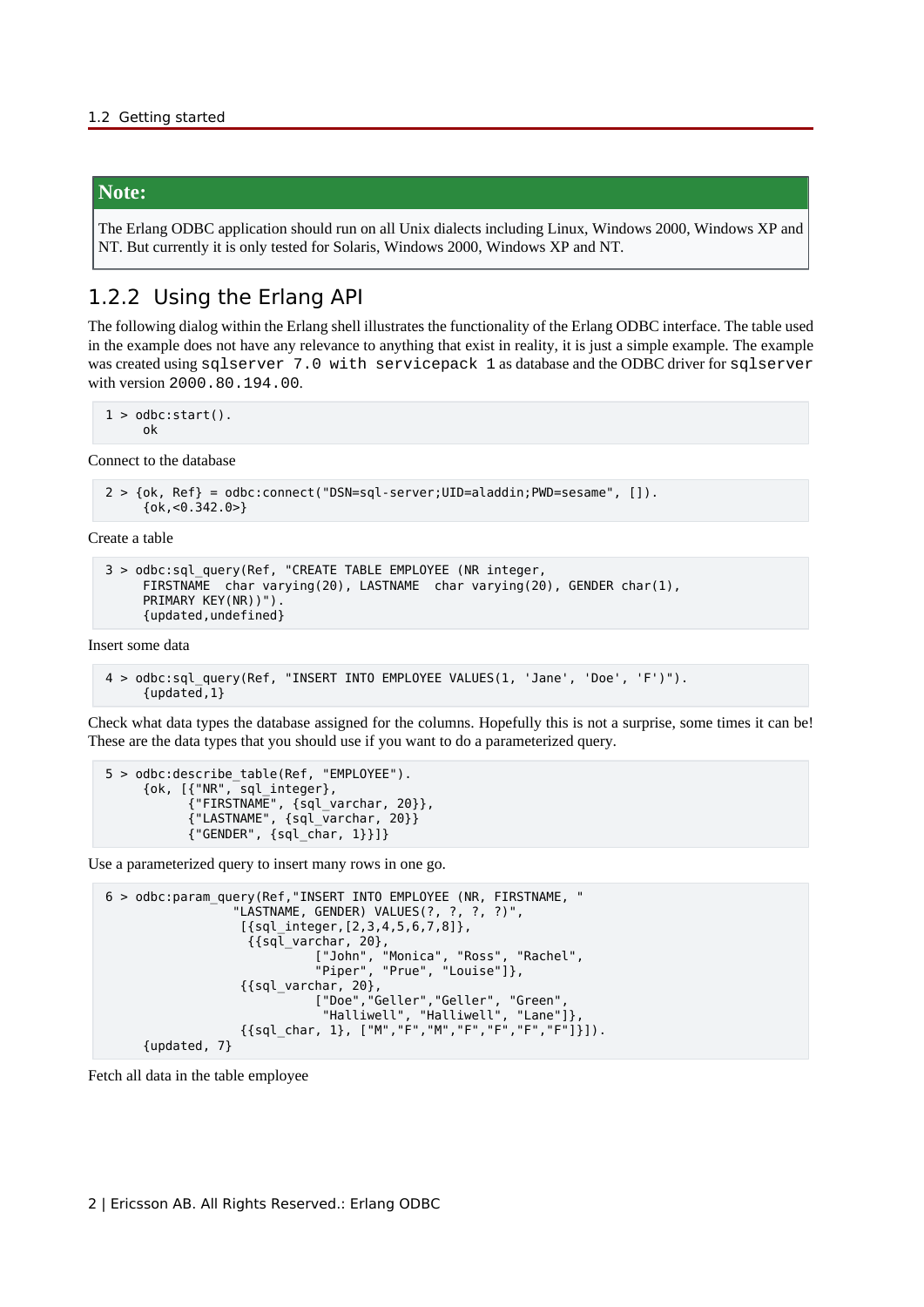```
 7> odbc:sql_query(Ref, "SELECT * FROM EMPLOYEE").
 {selected,["NR","FIRSTNAME","LASTNAME","GENDER"],
 [{1,"Jane","Doe","F"},
 {2,"John","Doe","M"},
 {3,"Monica","Geller","F"},
          {4,"Ross","Geller","M"},
 {5,"Rachel","Green","F"},
 {6,"Piper","Halliwell","F"},
 {7,"Prue","Halliwell","F"},
          {8,"Louise","Lane","F"}]]}
```
Associate a result set containing the whole table EMPLOYEE to the connection. The number of rows in the result set is returned.

```
8 > odbc:select count(Ref, "SELECT * FROM EMPLOYEE").
      {ok,8}
```
You can always traverse the result set sequential by using next

```
 9 > odbc:next(Ref).
      {selected,["NR","FIRSTNAME","LASTNAME","GENDER"],[{1,"Jane","Doe","F"}]}
```
 $10$  > odbc:next(Ref). {selected,["NR","FIRSTNAME","LASTNAME","GENDER"],[{2,"John","Doe","M"}]}

If your driver supports scrollable cursors you have a little more freedom, and can do things like this.

```
11 > odbc: last (Ref).
      {selected,["NR","FIRSTNAME","LASTNAME","GENDER"],[{8,"Louise","Lane","F"}]} 
 12 > odbc:prev(Ref).
      {selected,["NR","FIRSTNAME","LASTNAME","GENDER"],[{7,"Prue","Halliwell","F"}]} 
13 > odbc: first(Ref).
      {selected,["NR","FIRSTNAME","LASTNAME","GENDER"],[{1,"Jane","Doe","F"}]} 
14 > odbc:next(Ref).
      {selected,["NR","FIRSTNAME","LASTNAME","GENDER"],[{2,"John","Doe","M"}]}
```
Fetch the fields FIRSTNAME and NR for all female employees

```
 15 > odbc:sql_query(Ref, "SELECT FIRSTNAME, NR FROM EMPLOYEE WHERE GENDER = 'F'").
     {selected,["FIRSTNAME","NR"],
[ \{ "Jane" , 1} ,
 {"Monica",3},
 {"Rachel",5},
          {^{\circ}}Piper",6},
           {"Prue",7},
           {"Louise",8}]}
```
Fetch the fields FIRSTNAME and NR for all female employees and sort them on the field FIRSTNAME .

```
 16 > odbc:sql_query(Ref, "SELECT FIRSTNAME, NR FROM EMPLOYEE WHERE GENDER = 'F'
 ORDER BY FIRSTNAME").
    {selected,["FIRSTNAME","NR"],
          [{"Jane",1},
 {"Louise",8},
 {"Monica",3},
           {"Piper",6},
           {"Prue",7},
           {"Rachel",5}]}
```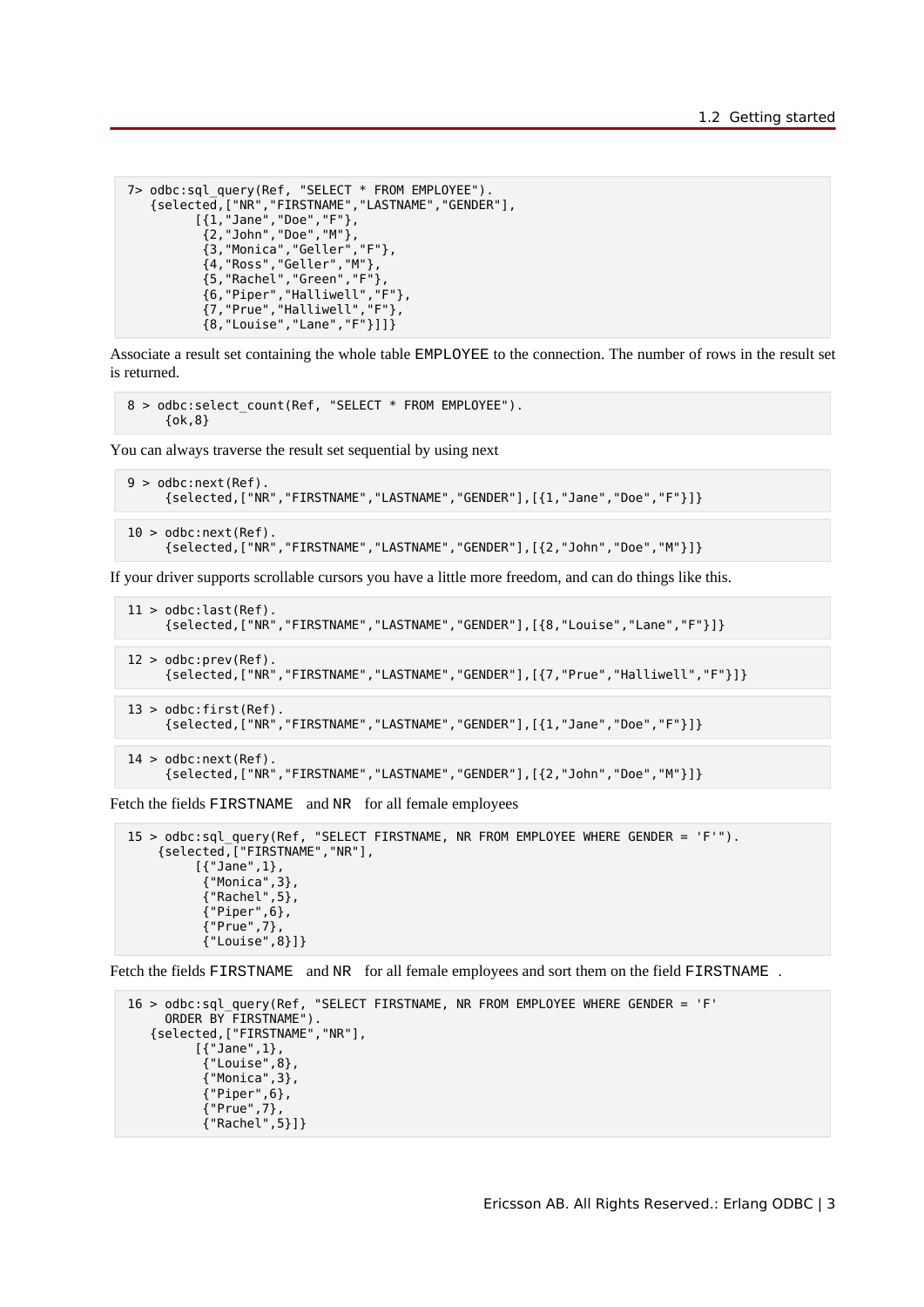Associate a result set that contains the fields FIRSTNAME and NR for all female employees to the connection. The number of rows in the result set is returned.

17 > odbc:select count(Ref, "SELECT FIRSTNAME, NR FROM EMPLOYEE WHERE GENDER = 'F'").  $\{ok, 6\}$ 

A few more ways of retrieving parts of the result set when the driver supports scrollable cursors. Note that next will work even without support for scrollable cursors.

```
 18 > odbc:select(Ref, {relative, 2}, 3).
 {selected,["FIRSTNAME","NR"],[{"Monica",3},{"Rachel",5},{"Piper",6}]}
 19 > odbc:select(Ref, next, 2).
      {selected,["FIRSTNAME","NR"],[{"Prue",7},{"Louise",8}]}
20 > odbc:select(Ref, {absolute, 1}, 2).
      {selected,["FIRSTNAME","NR"],[{"Jane",1},{"Monica",3}]}
 21 > odbc:select(Ref, next, 2).
 {selected,["FIRSTNAME","NR"],[{"Rachel",5},{"Piper",6}]}
22 > odbc:select(Ref, {absolute, 1}, 4).
      {selected,["FIRSTNAME","NR"],
```
Select, using a parameterized query.

```
23 > odbc:param_query(Ref, "SELECT * FROM EMPLOYEE WHERE GENDER=?",
 [{{sql_char, 1}, ["M"]}]).
 {selected,["NR","FIRSTNAME","LASTNAME","GENDER"],
                [{2,"John", "Doe", "M"},{4,"Ross","Geller","M"}]}
```
[{"Jane",1},{"Monica",3},{"Rachel",5},{"Piper",6}]}

Delete the table EMPLOYEE.

```
 24 > odbc:sql_query(Ref, "DROP TABLE EMPLOYEE").
      {updated,undefined}
```
Shut down the connection.

```
 25 > odbc:disconnect(Ref).
      ok
```
Shut down the application.

```
26 > odbc:stop().
   =INFO REPORT==== 7-Jan-2004::17:00:59 ===
   application: odbc
   exited: stopped
   type: temporary
    ok
```
# 1.3 Databases

### 1.3.1 Databases

If you need to access a relational database such as sqlserver, mysql, postgres, oracle, cybase etc. from your erlang application using the Erlang ODBC interface is a good way to go about it.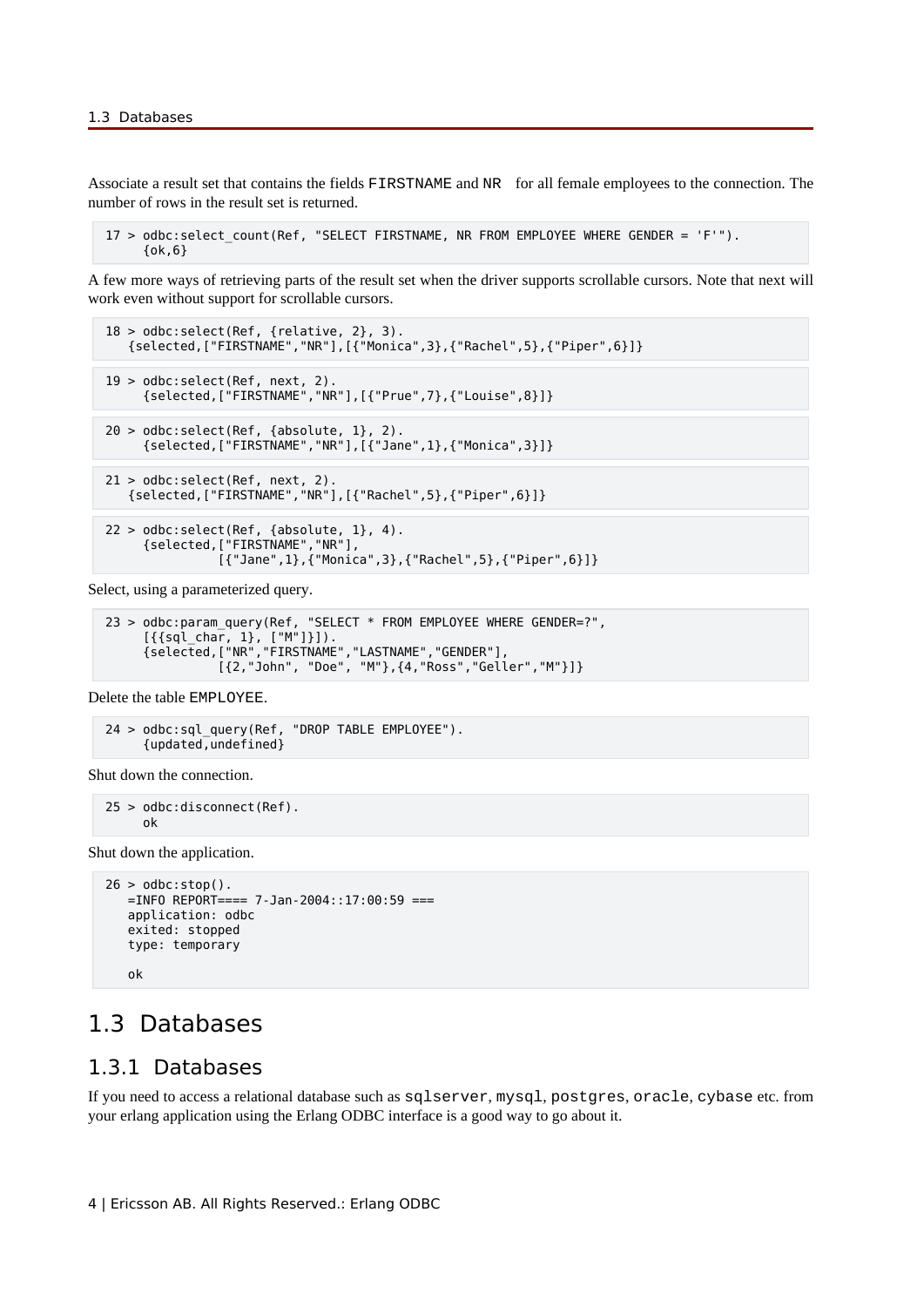The Erlang ODBC application should work for any relational database that has an ODBC driver. But currently it is only regularly tested for sqlserver and postgres.

# 1.3.2 Database independence

The Erlang ODBC interface is in principal database independent, e.i. an erlang program using the interface could be run without changes towards different databases. But as SQL is used it is alas possible to write database dependent programs. Even though SQL is an ANSI-standard meant to be database independent, different databases have proprietary extensions to SQL defining their own data types. If you keep to the ANSI data types you will minimize the problem. But unfortunately there is no guarantee that all databases actually treats the ANSI data types equivalently. For instance an installation of Oracle Enterprise release 8.0.5.0.0 for unix will accept that you create a table column with the ANSI data type integer, but when retrieving values from this column the driver reports that it is of type SQL\_DECIMAL(0, 38) and not SQL\_INTEGER as you may have expected.

Another obstacle is that some drivers do not support scrollable cursors which has the effect that the only way to traverse the result set is sequentially, with next, from the first row to the last, and once you pass a row you cannot go back. This means that some functions in the interface will not work together with certain drivers. A similar problem is that not all drivers support "row count" for select queries, hence resulting in that the function select count/[3,4] will return  $\{\circ k, \text{ undergo the value of } \{\circ k, \text{ NrRows} \}$  where NrRows is the number of rows in the result set.

# 1.3.3 Data types

The following is a list of the ANSI data types. For details turn to the ANSI standard documentation. Usage of other data types is of course possible, but you should be aware that this makes your application dependent on the database you are using at the moment.

- CHARACTER (size), CHAR (size)
- NUMERIC (precision, scale), DECIMAL (precision, scale), DEC (precision, scale ) precision total number of digits, scale - total number of decimal places
- INTEGER, INT, SMALLINT
- FLOAT (precision)
- REAL
- DOUBLE PRECISION
- CHARACTER VARYING(size), CHAR VARYING(size)

When inputting data using sql\_query/[2,3] the values will always be in string format as they are part of an SQL-query. Example:

```
 odbc:sql_query(Ref, "INSERT INTO TEST VALUES(1, 2, 3)").
```
#### **Note:**

Note that when the value of the data to input is a string, it has to be quoted with '. Example:

```
odbc:sql_query(Ref, "INSERT INTO EMPLOYEE VALUES(1, 'Jane', 'Doe', 'F')").
```
You may also input data using param\_query/[3,4] and then the input data will have the Erlang type corresponding to the ODBC type of the column.See ODBC to Erlang mapping

When selecting data from a table, all data types are returned from the database to the ODBC driver as an ODBC data type. The tables below shows the mapping between those data types and what is returned by the Erlang API.

| <b>ODBC</b> Data Type | Erlang Data Type |
|-----------------------|------------------|
|-----------------------|------------------|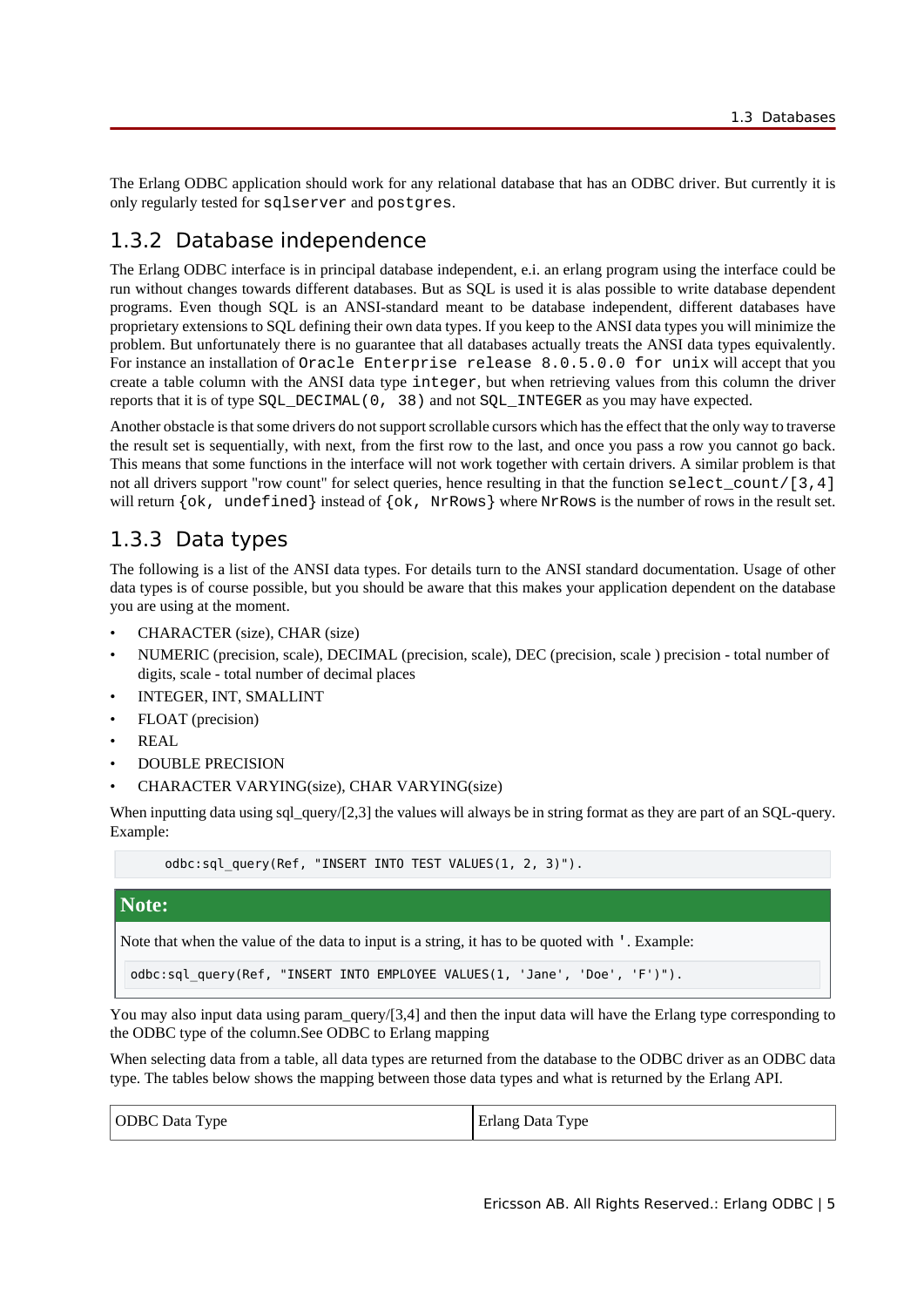#### 1.3 Databases

| SQL_CHAR(size)                                                                                  | String   Binary (configurable)                 |
|-------------------------------------------------------------------------------------------------|------------------------------------------------|
| SQL_WCHAR(size)                                                                                 | Unicode binary encoded as UTF16 little endian. |
| SQL_NUMERIC(p,s)<br>when $(p \ge 0$ and $p \le 9$ and $s == 0$ )                                | Integer                                        |
| SQL_NUMERIC(p,s)<br>when ( $p \ge 10$ and $p \le 15$ and $s = 0$ ) or ( $s \le 15$ and<br>s > 0 | Float                                          |
| SQL_NUMERIC(p,s)<br>when $p \geq 16$                                                            | String                                         |
| SQL_DECIMAL(p,s)<br>when $(p \ge 0$ and $p \le 9$ and $s = 0$ )                                 | Integer                                        |
| SQL_DECIMAL(p,s)<br>when ( $p \ge 10$ and $p \le 15$ and $s = 0$ ) or ( $s \le 15$ and<br>s > 0 | Float                                          |
| SQL_DECIMAL(p,s)<br>when $p \ge 16$                                                             | String                                         |
| <b>SQL_INTEGER</b>                                                                              | Integer                                        |
| <b>SQL_SMALLINT</b>                                                                             | Integer                                        |
| SQL_FLOAT                                                                                       | Float                                          |
| <b>SQL_REAL</b>                                                                                 | Float                                          |
| <b>SQL_DOUBLE</b>                                                                               | Float                                          |
| SQL_VARCHAR(size)                                                                               | String   Binary (configurable)                 |
| SQL_WVARCHAR(size)                                                                              | Unicode binary encoded as UTF16 little endian. |

Table 3.1: Mapping of ODBC data types to the Erlang data types returned to the Erlang application.

| <b>ODBC</b> Data Type  | Erlang Data Type                               |
|------------------------|------------------------------------------------|
| SQL_TYPE_DATE          | String                                         |
| <b>SQL_TYPE_TIME</b>   | String                                         |
| SQL_TYPE_TIMESTAMP     | $\{\{YY, MM, DD\}, \{HH, MM, SS\}\}\$          |
| SQL_LONGVARCHAR        | String   Binary (configurable)                 |
| SQL_WLONGVARCHAR(size) | Unicode binary encoded as UTF16 little endian. |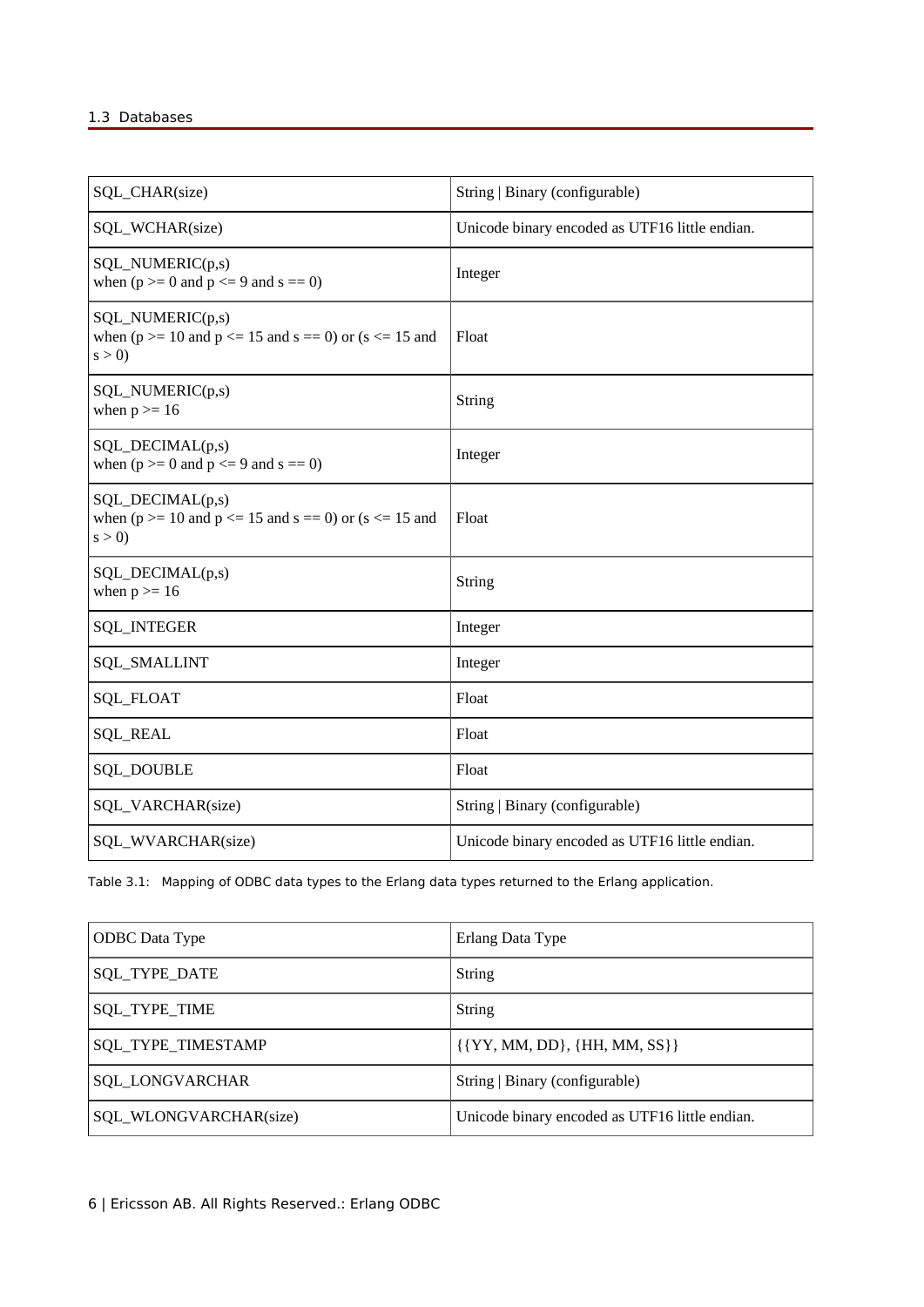| <b>SQL_BINARY</b> | String   Binary (configurable) |
|-------------------|--------------------------------|
| SQL_VARBINARY     | String   Binary (configurable) |
| SQL_LONGVARBINARY | String   Binary (configurable) |
| SQL_TINYINT       | Integer                        |
| SQL_BIT           | Boolean                        |

Table 3.2: Mapping of extended ODBC data types to the Erlang data types returned to the Erlang application.

#### **Note:**

To find out which data types will be returned for the columns in a table use the function describe\_table/[2,3]

# 1.3.4 Batch handling

Grouping of SQL queries can be desirable in order to reduce network traffic. Another benefit can be that the data source sometimes can optimize execution of a batch of SQL queries.

Explicit batches an procedures described below will result in multiple results being returned from sql query/[2,3]. while with parameterized queries only one result will be returned from param\_query/[2,3].

### Explicit batches

The most basic form of a batch is created by semicolons separated SQL queries, for example:

```
"SELECT * FROM FOO; SELECT * FROM BAR" or
"INSERT INTO FOO VALUES(1,'bar'); SELECT * FROM FOO"
```
#### Procedures

Different databases may also support creating of procedures that contains more than one SQL query. For example, the following SQLServer-specific statement creates a procedure that returns a result set containing information about employees that work at the department and a result set listing the customers of that department.

```
 CREATE PROCEDURE DepartmentInfo (@DepartmentID INT) AS
 SELECT * FROM Employee WHERE department = @DepartmentID
 SELECT * FROM Customers WHERE department = @DepartmentID
```
#### Parameterized queries

To effectively perform a batch of similar queries, you can use parameterized queries. This means that you in your SQL query string will mark the places that usually would contain values with question marks and then provide lists of values for each parameter. For instance you can use this to insert multiple rows into the EMPLOYEE table while executing only a single SQL statement, for example code see "Using the Erlang API" section in the "Getting Started" chapter.

# 1.4 Error handling

### 1.4.1 Strategy

On a conceptual level starting a database connection using the Erlang ODBC API is a basic client server application. The client process uses the API to start and communicate with the server process that manages the connection.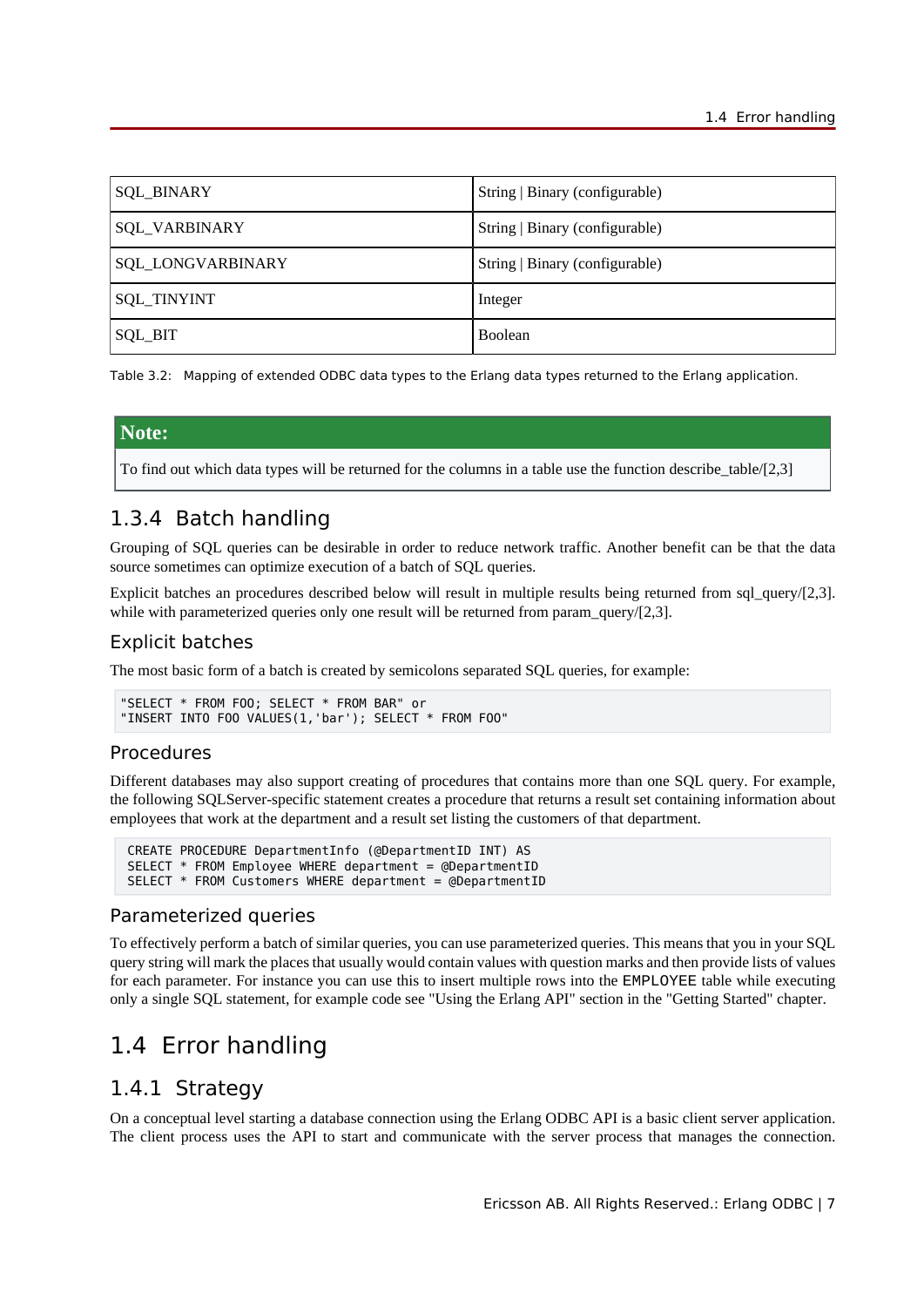#### 1.4 Error handling

The strategy of the Erlang ODBC application is that programming faults in the application itself will cause the connection process to terminate abnormally.(When a process terminates abnormally its supervisor will log relevant error reports.) Calls to API functions during or after termination of the connection process, will return {error, connection\_closed}. Contextual errors on the other hand will not terminate the connection it will only return {error, Reason} to the client, where Reason may be any erlang term.

### **Clients**

The connection is associated with the process that created it and can only be accessed through it. The reason for this is to preserve the semantics of result sets and transactions when select count/ $[2,3]$  is called or auto-commit is turned off. Attempts to use the connection from another process will fail. This will not effect the connection. On the other hand, if the client process dies the connection will be terminated.

### Timeouts

All request made by the client to the connection are synchronous. If the timeout is used and expires the client process will exit with reason timeout. Probably the right thing to do is let the client die and perhaps be restarted by its supervisor. But if the client chooses to catch this timeout, it is a good idea to wait a little while before trying again. If there are too many consecutive timeouts that are caught the connection process will conclude that there is something radically wrong and terminate the connection.

### Guards

All API-functions are guarded and if you pass an argument of the wrong type a runtime error will occur. All input parameters to internal functions are trusted to be correct. It is a good programming practise to only distrust input from truly external sources. You are not supposed to catch these errors, it will only make the code very messy and much more complex, which introduces more bugs and in the worst case also covers up the actual faults. Put your effort on testing instead, you should trust your own input.

# 1.4.2 The whole picture

As the Erlang ODBC application relies on third party products and communicates with a database that probably runs on another computer in the network there are plenty of things that might go wrong. To fully understand the things that might happen it facilitate to know the design of the Erlang ODBC application, hence here follows a short description of the current design.

### **Note:**

Please note that design is something, that not necessarily will, but might change in future releases. While the semantics of the API will not change as it is independent of the implementation.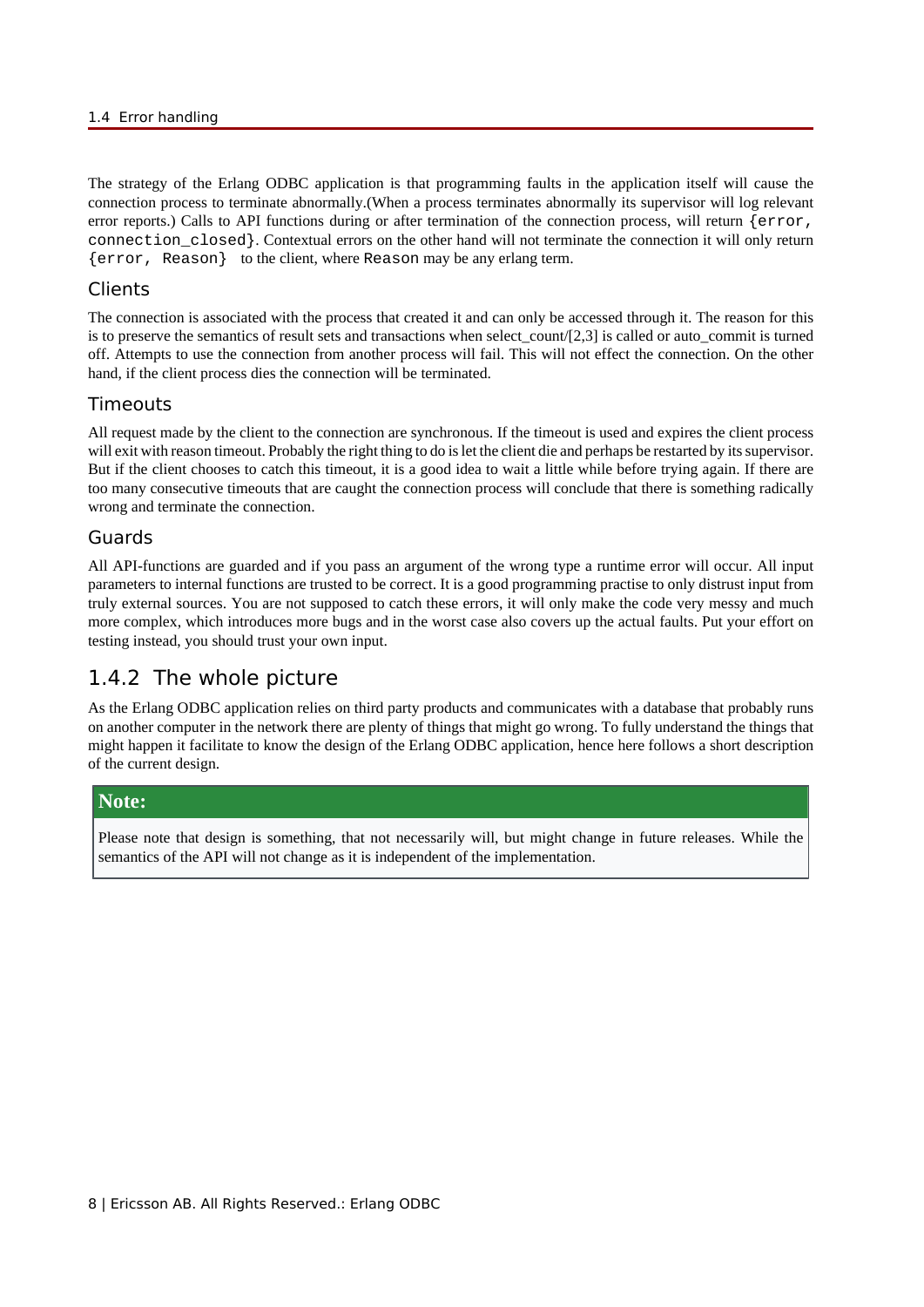

Figure 4.1: Architecture of the Erlang odbc application

When you do application:start(odbc) the only thing that happens is that a supervisor process is started. For each call to the API function connect/2 a process is spawned and added as a child to the Erlang ODBC supervisor. The supervisors only tasks are to provide error-log reports, if a child process should die abnormally, and the possibility to do a code change. Only the client process has the knowledge to decide if this connection managing process should be restarted.

The erlang connection process spawned by connect/2, will open a port to a c-process that handles the communication with the database through Microsoft's ODBC API. The erlang port will be kept open for exit signal propagation, if something goes wrong in the c-process and it exits we want know as mush as possible about the reason. The main communication with the c-process is done through sockets. The C-process consists of two threads, the supervisor thread and the database handler thread. The supervisor thread checks for shutdown messages on the supervisor socket and the database handler thread receives requests and sends answers on the database socket. If the database thread seems to hang on some database call, the erlang control process will send a shutdown message on the supervisor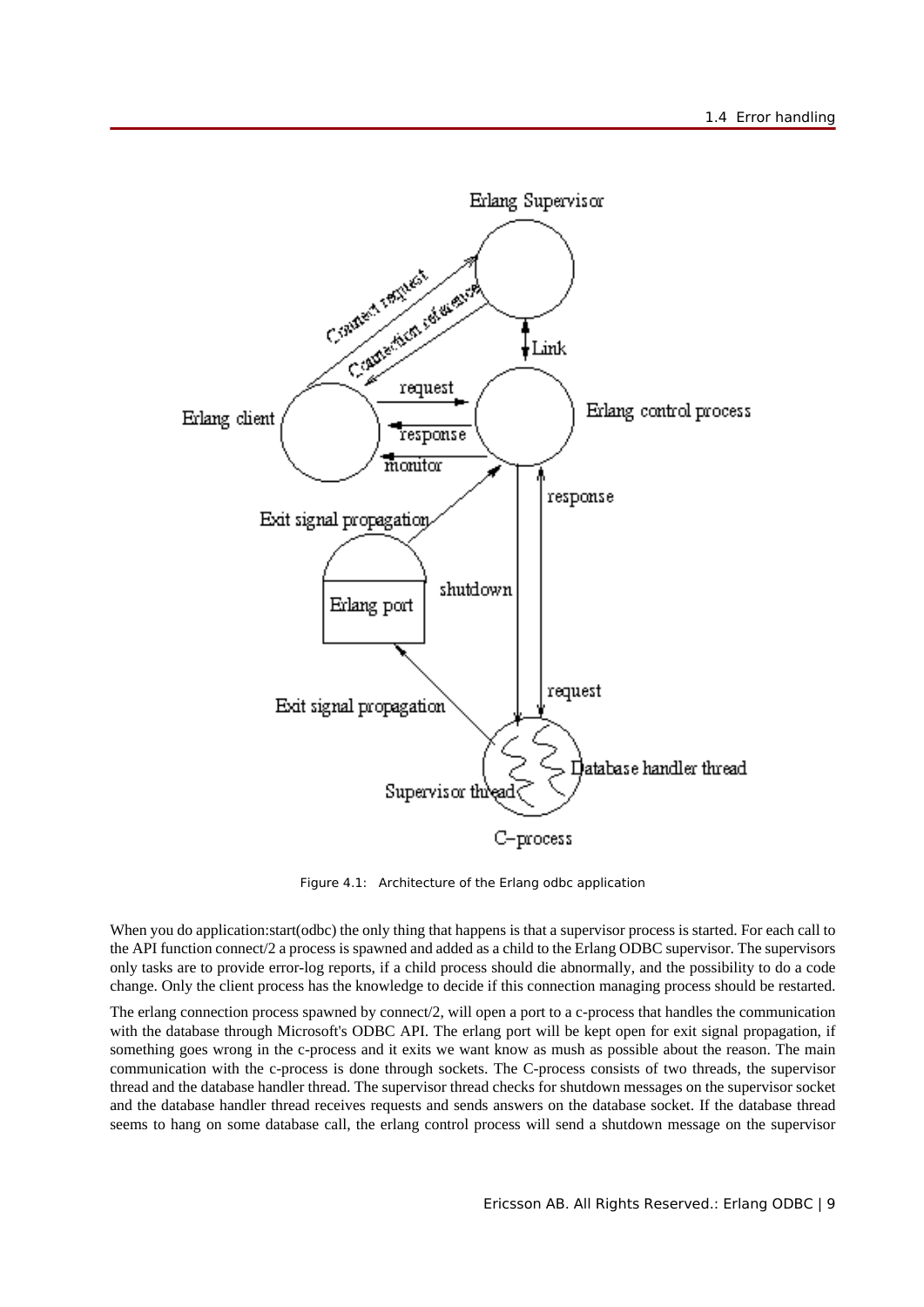#### 1.4 Error handling

socket, in this case the c-process will exit. If the c-process crashes/exits it will bring the erlang-process down too and vice versa i.e. the connection is terminated.

### Error types

The types of errors that may occur can be divide into the following categories.

- Configuration problems Everything from that the database was not set up right to that the c-program that should be run through the erlang port was not compiled for your platform.
- Errors discovered by the ODBC driver If calls to the ODBC-driver fails due to circumstances that cannot be controlled by the Erlang ODBC application programmer, an error string will be dug up from the driver. This string will be the Reason in the {error, Reason} return value. How good this error message is will of course be driver dependent. Examples of such circumstances are trying to insert the same key twice, invalid SQL-queries and that the database has gone off line.
- Connection termination If a connection is terminated in an abnormal way, or if you try to use a connection that you have already terminated in a normal way by calling disconnect/1, the return value will be { $\epsilon$ r $\epsilon$ ror, connection\_closed}. A connection could end abnormally because of an programming error in the Erlang ODBC application, but also if the ODBC driver crashes.
- Contextual errors If API functions are used in the wrong context, the Reason in the error tuple will be a descriptive atom. For instance if you try to call the function  $last/[1,2]$  without first calling select\_count/[2,3] to associate a result set with the connection. If the ODBC-driver does not support some functions, or if you disabled some functionality for a connection and then try to use it.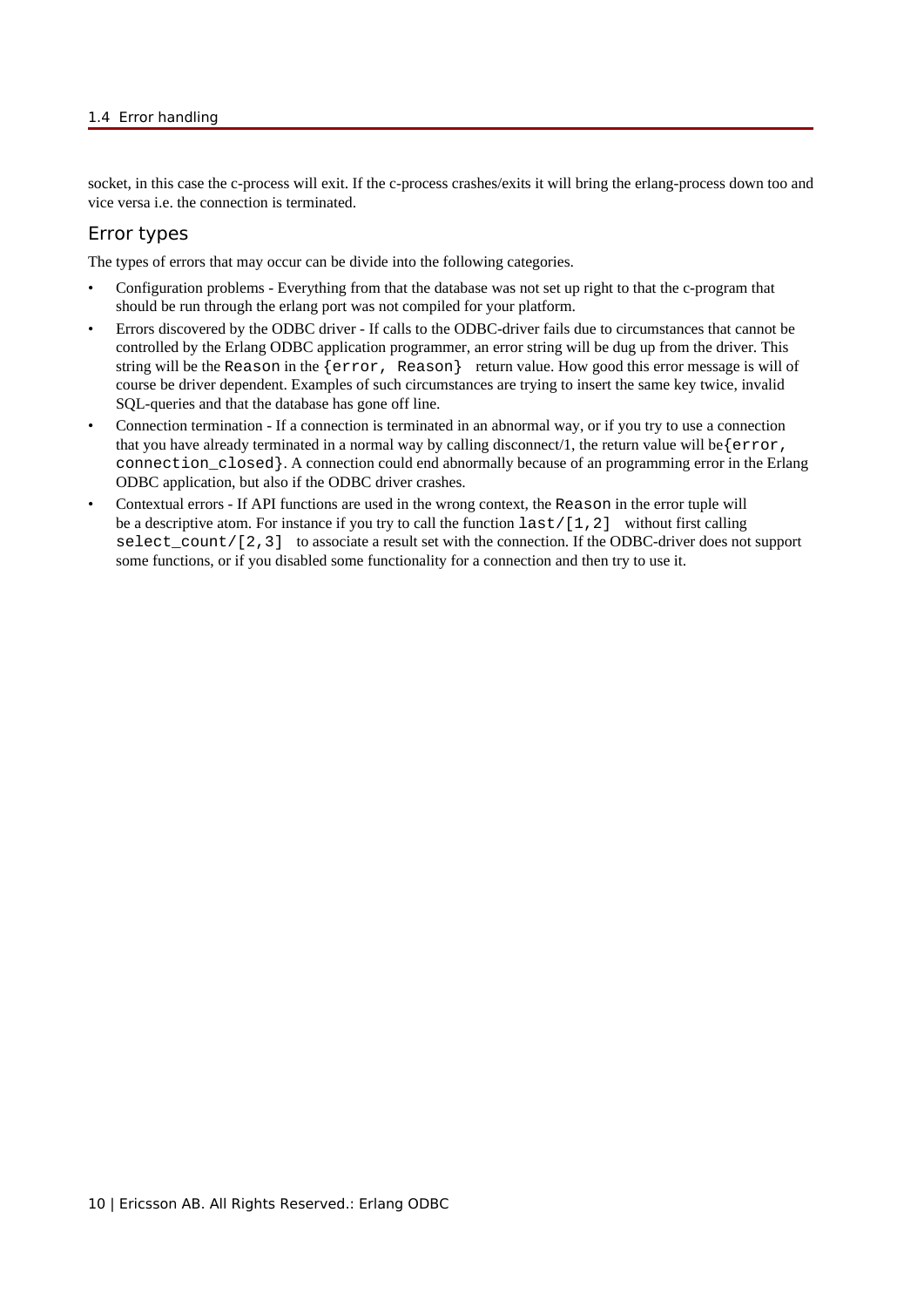# 2 Reference Manual

The **Erlang ODBC** application provides an interface for accessing relational SQL-databases from Erlang.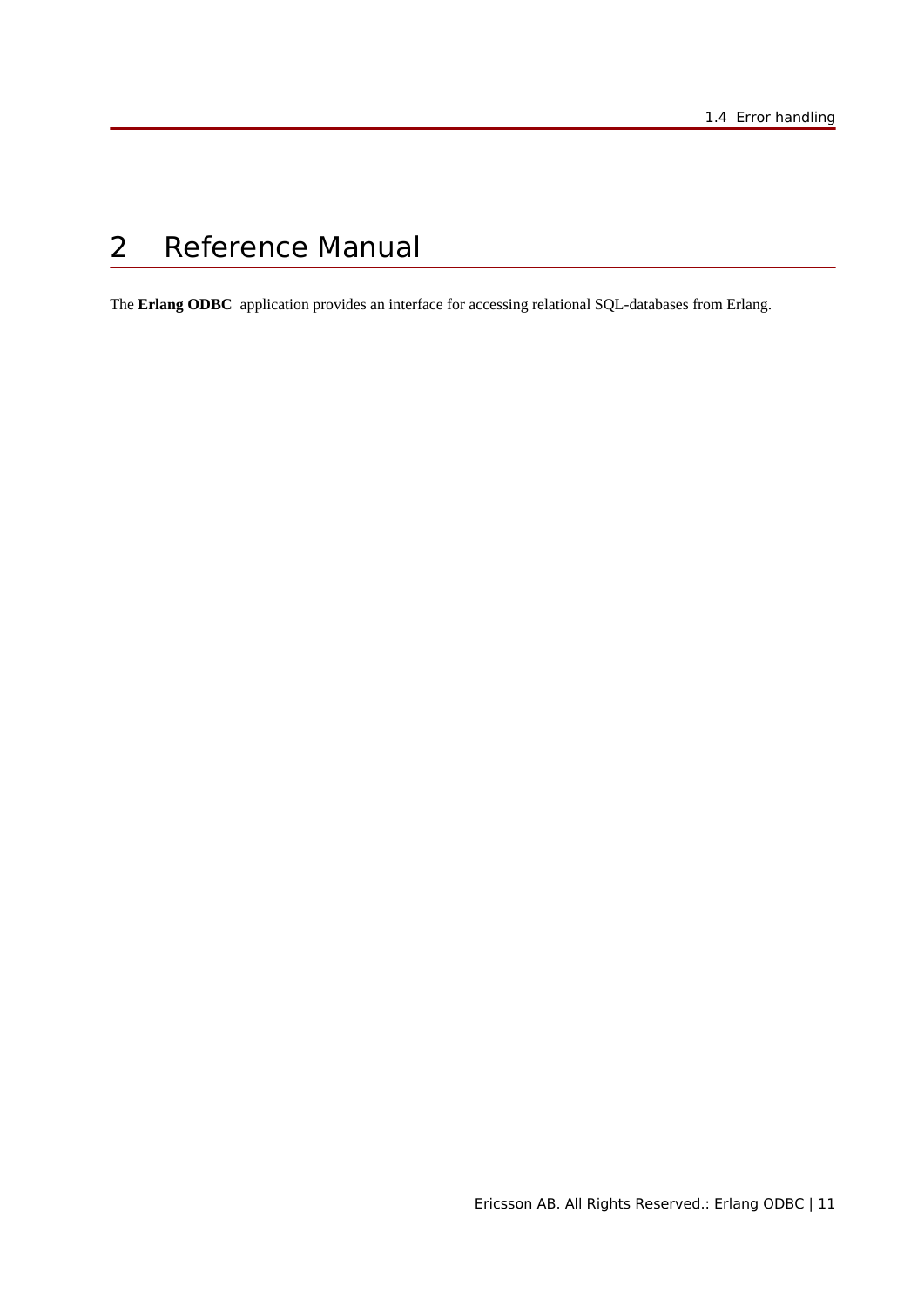# odbc

Erlang module

This application provides an Erlang interface to communicate with relational SQL-databases. It is built on top of Microsofts ODBC interface and therefore requires that you have an ODBC driver to the database that you want to connect to.

#### **Note:**

The functions  $first/[1,2]$ ,  $last/[1,2]$ ,  $next/[1,2]$ ,  $prev[1,2]$  and  $select/[3,4]$  assumes there is a result set associated with the connection to work on. Calling the function select\_count/[2,3] associates such a result set with the connection. Calling select\_count again will remove the current result set association and create a new one. Calling a function which dose not operate on an associated result sets, such as sql\_query/[2,3], will remove the current result set association.

Alas some drivers only support sequential traversal of the result set, e.i. they do not support what in the ODBC world is known as scrollable cursors. This will have the effect that functions such as  $first/[1,2]$ , last/  $[1,2], prev[1,2], etc$  will return {error, driver does not support function}

# COMMON DATA TYPES

Here follows type definitions that are used by more than one function in the ODBC API.

#### **Note:**

The type TimeOut has the default value infinity, so for instance: commit(Ref, CommitMode) is the same as commit(Ref, CommitMode, infinity). If the timeout expires the client will exit with the reason timeout.

```
 connection_reference() - as returned by connect/2
```

```
time out() = milliseconds() | infinity
```
 $milliseconds() = integer() >= 0$ 

```
common reason() = connection closed | extended error() | term() - some kind of
 explanation of what went wrong
```

```
 extended_error() = {string(), integer(), Reason} - extended error type with ODBC
 and native database error codes, as well as the base reason that would have been
 returned had extended_errors not been enabled.
```
string() = list of ASCII characters

 $col name() = string() - Name of column in the result set$ 

```
col names() - [col name()] - e.g. a list of the names of the
           selected columns in the result set.
```

```
row() = {value()} - Tuple of column values e.g. one row of the result set.
```
odbc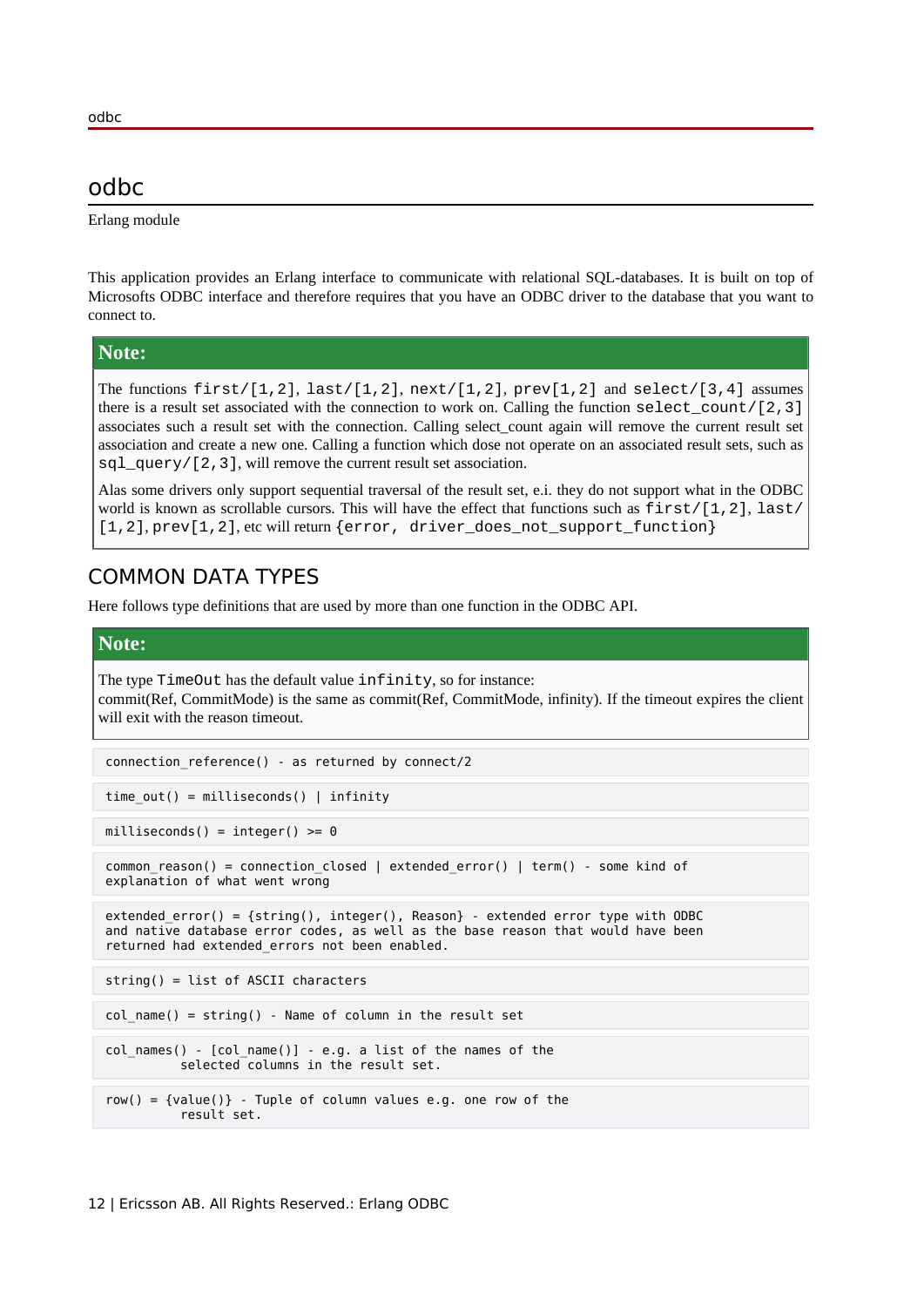```
value() = null \mid term() - A column value.rows() = [row()] - A list of rows from the result set.result tuple() = {updated, n_rows()} | {selected, col_names(), rows()} 
n rows() = integer() - The number of affected rows for UPDATE,
           INSERT, or DELETE queries. For other query types the value
           is driver defined, and hence should be ignored. 
 odbc_data_type() = sql_integer | sql_smallint | sql_tinyint |
      {sql_decimal, precision(), scale()} |
      {sql_numeric, precision(), scale()} |
     {sql\_char, size()} |
     {sqi<sub>wchar, size()}</sub>
     {sqi varchar, size()} |
      {sql_wvarchar, size()}|
      {sql_float, precision()} |
      {sql_wlongvarchar, size()} |
      {sql_float, precision()} |
      sql_real | sql_double | sql_bit | atom()
precision() = integer()scale() = integer()size() = integer()
```
# ERROR HANDLING

The error handling strategy and possible errors sources are described in the Erlang ODBC User's Guide.

# Exports

```
commit(Ref, CommitMode) ->
commit(Ref, CommitMode, TimeOut) -> ok | {error, Reason}
Types:
  Ref = connection_reference()
   CommitMode = commit | rollback
   TimeOut = time_out()
  Reason = not_an_explicit_commit_connection |
  process_not_owner_of_odbc_connection | common_reason()
```
Commits or rollbacks a transaction. Needed on connections where automatic commit is turned off.

```
connect(ConnectStr, Options) -> {ok, Ref} | {error, Reason}
Types:
```
#### **ConnectStr = string()**

An example of a connection string: "DSN=sql-server;UID=aladdin;PWD=sesame" where DSN is your ODBC Data Source Name, UID is a database user id and PWD is the password for that user. These are usually the attributes required in the connection string, but some drivers have other driver specific attributes,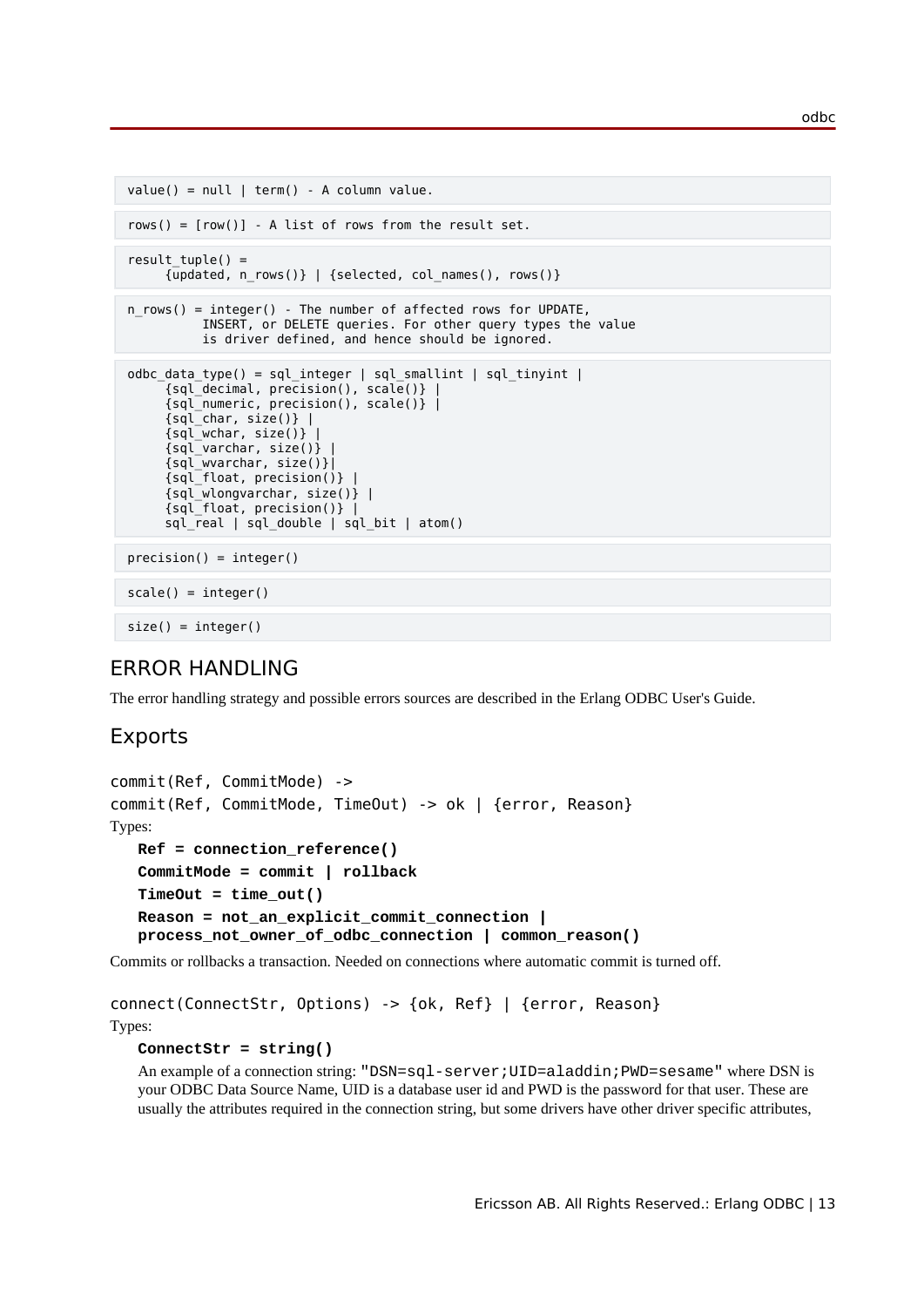for example "DSN=Oracle8;DBQ=gandalf;UID=aladdin;PWD=sesame" where DBQ is your TNSNAMES.ORA entry name e.g. some Oracle specific configuration attribute.

```
Options = [] | [option()]
```
All options has default values.

```
option() = {auto_commit, on | off} | {timeout, milliseconds()} |
{binary_strings, on | off} | {tuple_row, on | off} | {scrollable_cursors,
on | off} | {trace_driver, on | off} | {extended_errors, on | off}
Ref = connection_reference() - should be used to access the connection.
Reason = port_program_executable_not_found | common_reason()
```
Opens a connection to the database. The connection is associated with the process that created it and can only be accessed through it. This function may spawn new processes to handle the connection. These processes will terminate if the process that created the connection dies or if you call disconnect/1.

If automatic commit mode is turned on, each query will be considered as an individual transaction and will be automatically committed after it has been executed. If you want more than one query to be part of the same transaction the automatic commit mode should be turned off. Then you will have to call commit/3 explicitly to end a transaction.

The default timeout is infinity

>If the option binary\_strings is turned on all strings will be returned as binaries and strings inputted to param\_query will be expected to be binaries. The user needs to ensure that the binary is in an encoding that the database expects. By default this option is turned off.

As default result sets are returned as a lists of tuples. The TupleMode option still exists to keep some degree of backwards compatibility. If the option is set to off, result sets will be returned as a lists of lists instead of a lists of tuples.

Scrollable cursors are nice but causes some overhead. For some connections speed might be more important than flexible data access and then you can disable scrollable cursor for a connection, limiting the API but gaining speed.

#### **Note:**

Turning the scrollable\_cursors option off is noted to make old odbc-drivers able to connect that will otherwise fail.

If trace mode is turned on this tells the ODBC driver to write a trace log to the file SQL.LOG that is placed in the current directory of the erlang emulator. This information may be useful if you suspect there might be a bug in the erlang ODBC application, and it might be relevant for you to send this file to our support. Otherwise you will probably not have much use of this.

#### **Note:**

For more information about the ConnectStr see description of the function SQLDriverConnect in [1].

The extended\_errors option enables extended ODBC error information when an operation fails. Rather than returning {error, Reason}, the failing function will return {error, {ODBCErrorCode, NativeErrorCode, Reason}}. Note that this information is probably of little use when writing databaseindependent code, but can be of assistance in providing more sophisticated error handling when dealing with a known underlying database.

- ODBCErrorCode is the ODBC error string returned by the ODBC driver.
- NativeErrorCode is the numeric error code returned by the underlying database. The possible values and their meanings are dependent on the database being used.
- Reason is as per the Reason field when extended errors are not enabled.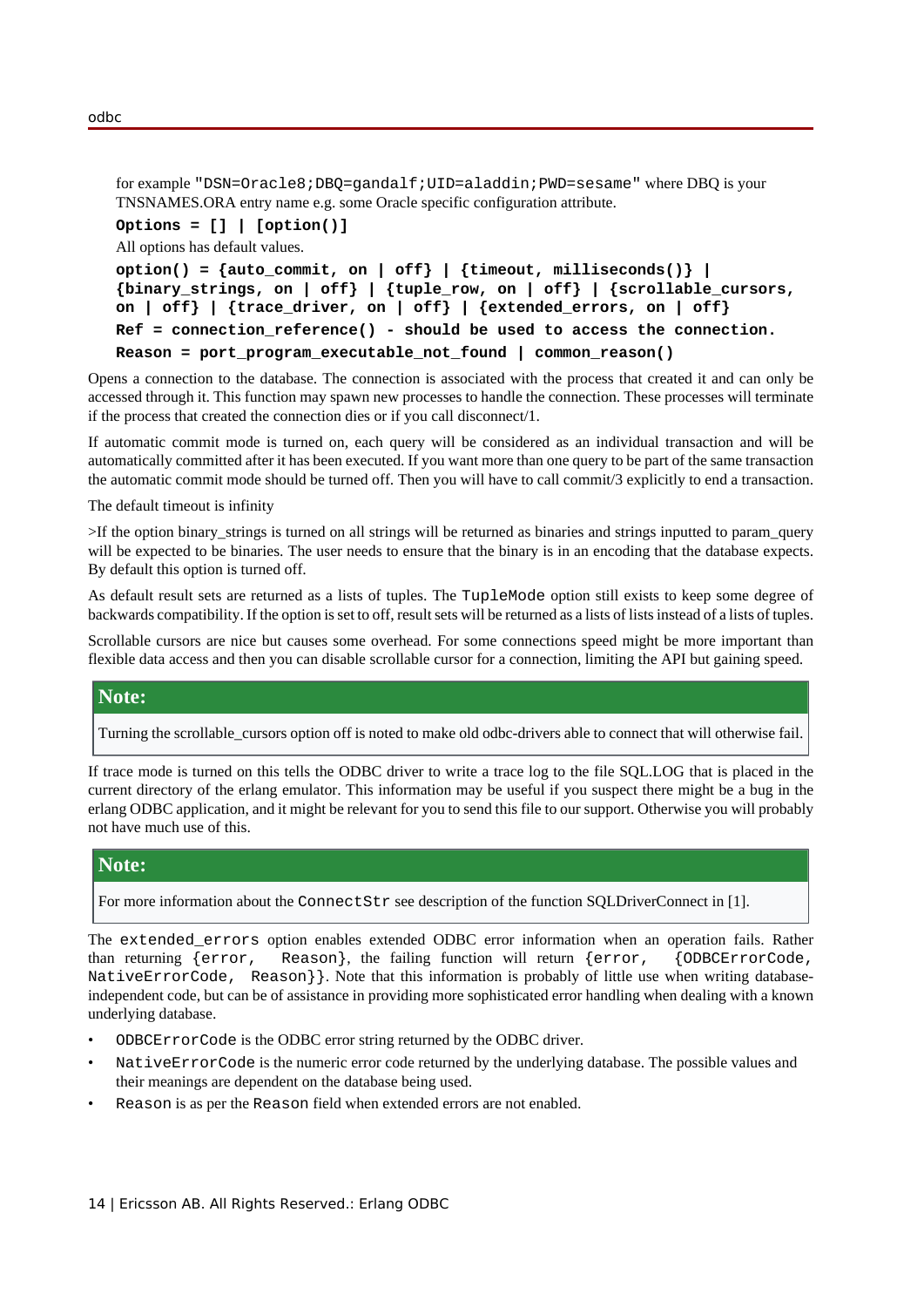#### **Note:**

The current implementation spawns a port program written in C that utilizes the actual ODBC driver. There is a default timeout of 5000 msec for this port program to connect to the Erlang ODBC application. This timeout can be changed by setting an application specific environment variable 'port\_timeout' with the number of milliseconds for the ODBC application. E.g.: [{odbc, [{port\_timeout, 60000}]}] to set it to 60 seconds.

```
disconnect(Ref) -> ok | {error, Reason}
```
Types:

```
Ref = connection_reference()
Reason = process_not_owner_of_odbc_connection | extended_error()
```
Closes a connection to a database. This will also terminate all processes that may have been spawned when the connection was opened. This call will always succeed. If the connection cannot be disconnected gracefully it will be brutally killed. However you may receive an error message as result if you try to disconnect a connection started by another process.

```
describe table(Ref, Table) ->
describe table(Ref, Table, Timeout) -> {ok, Description} | {error, Reason}
Types:
  Ref = connection_reference()
   Table = string() - Name of database table.
   TimeOut = time_out()
  Description = [{col_name(), odbc_data_type()}]
   Reason = common_reason()
```
Queries the database to find out the ODBC data types of the columns of the table Table.

```
first(Ref) ->
first(Ref, Timeout) -> {selected, ColNames, Rows} | {error, Reason}
Types:
  Ref = connection_reference()
   TimeOut = time_out()
   ColNames = col_names()
  Rows = rows()
   Reason = result_set_does_not_exist | driver_does_not_support_function
   | scrollable_cursors_disabled | process_not_owner_of_odbc_connection |
   common_reason()
```
Returns the first row of the result set and positions a cursor at this row.

```
last(Ref) ->
last(Ref, TimeOut) -> {selected, ColNames, Rows} | {error, Reason}
Types:
   Ref = connection_reference()
   TimeOut = time_out()
   ColNames = col_names()
```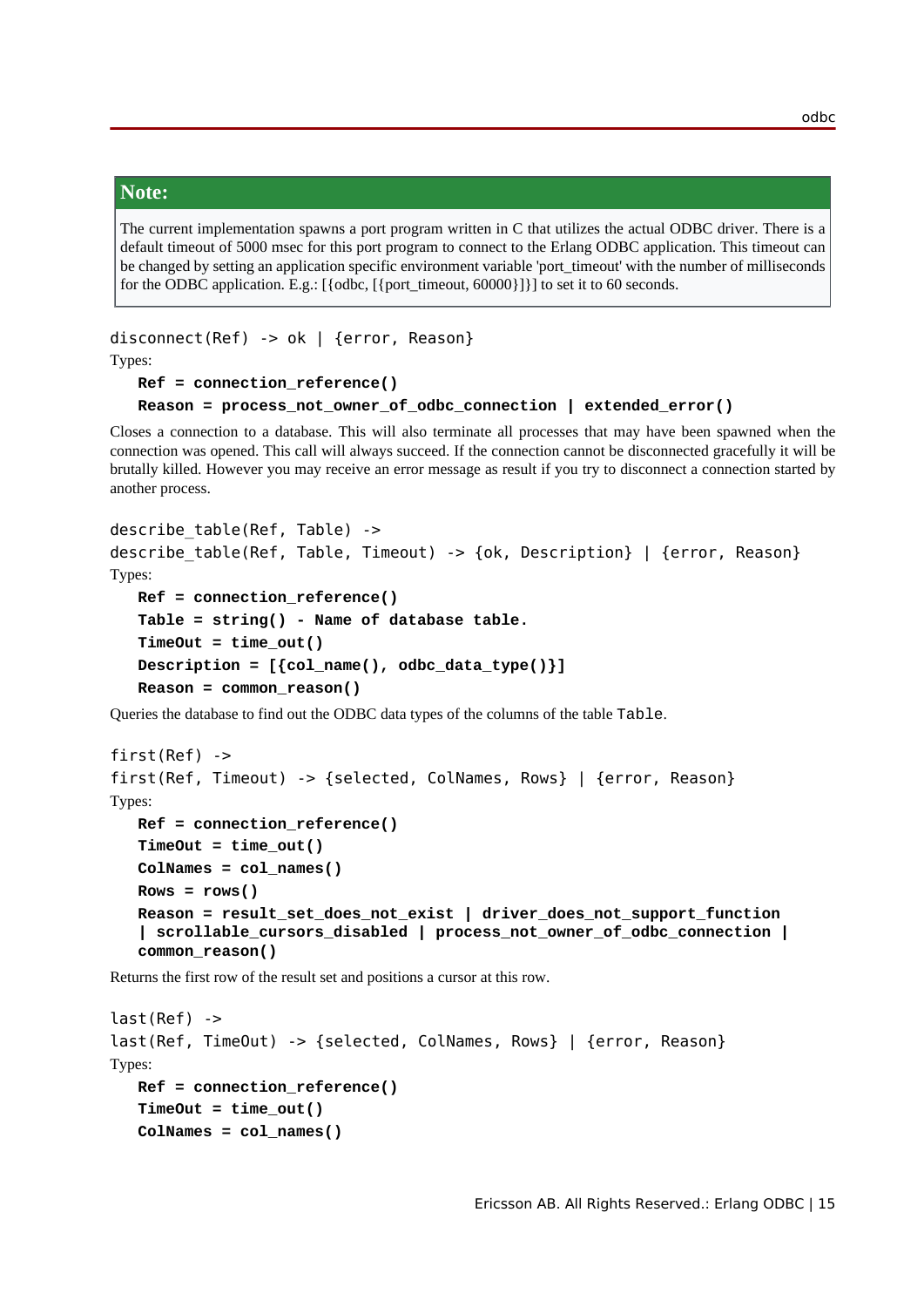odbc

```
Rows = rows()
Reason = result_set_does_not_exist | driver_does_not_support_function
| scrollable_cursors_disabled | process_not_owner_of_odbc_connection |
common_reason()
```
Returns the last row of the result set and positions a cursor at this row.

```
next(Ref) ->
next(Ref, TimeOut) -> {selected, ColNames, Rows} | {error, Reason}
Types:
   Ref = connection_reference()
   TimeOut = time_out()
   ColNames = col_names()
   Rows = rows()
   Reason = result_set_does_not_exist | process_not_owner_of_odbc_connection
   | common_reason()
```
Returns the next row of the result set relative the current cursor position and positions the cursor at this row. If the cursor is positioned at the last row of the result set when this function is called the returned value will be {selected, ColNames,  $[ ] \}$  e.i. the list of row values is empty indicating that there is no more data to fetch.

```
param query(Ref, SQLQuery, Params) ->
param query(Ref, SQLQuery, Params, TimeOut) -> ResultTuple | {error, Reason}
Types:
```

```
Ref = connection_reference()
SQLQuery = string() - a SQL query with parameter markers/place holders in
form of question marks.
Params = [{odbc_data_type(), [value()]}] |[{odbc_data_type(), in_or_out(),
[value()]}]
in_or_out = in | out | inout
Defines IN, OUT, and IN OUT Parameter Modes for stored procedures.
TimeOut = time_out()
Values = term() - Must be consistent with the Erlang data type that
```
**corresponds to the ODBC data type ODBCDataType**

Executes a parameterized SQL query. For an example see the "Using the Erlang API" in the Erlang ODBC User's Guide.

#### **Note:**

Use the function describe\_table/[2,3] to find out which ODBC data type that is expected for each column of that table. If a column has a data type that is described with capital letters, alas it is not currently supported by the param\_query function. Too know which Erlang data type corresponds to an ODBC data type see the Erlang to ODBC data type mapping in the User's Guide.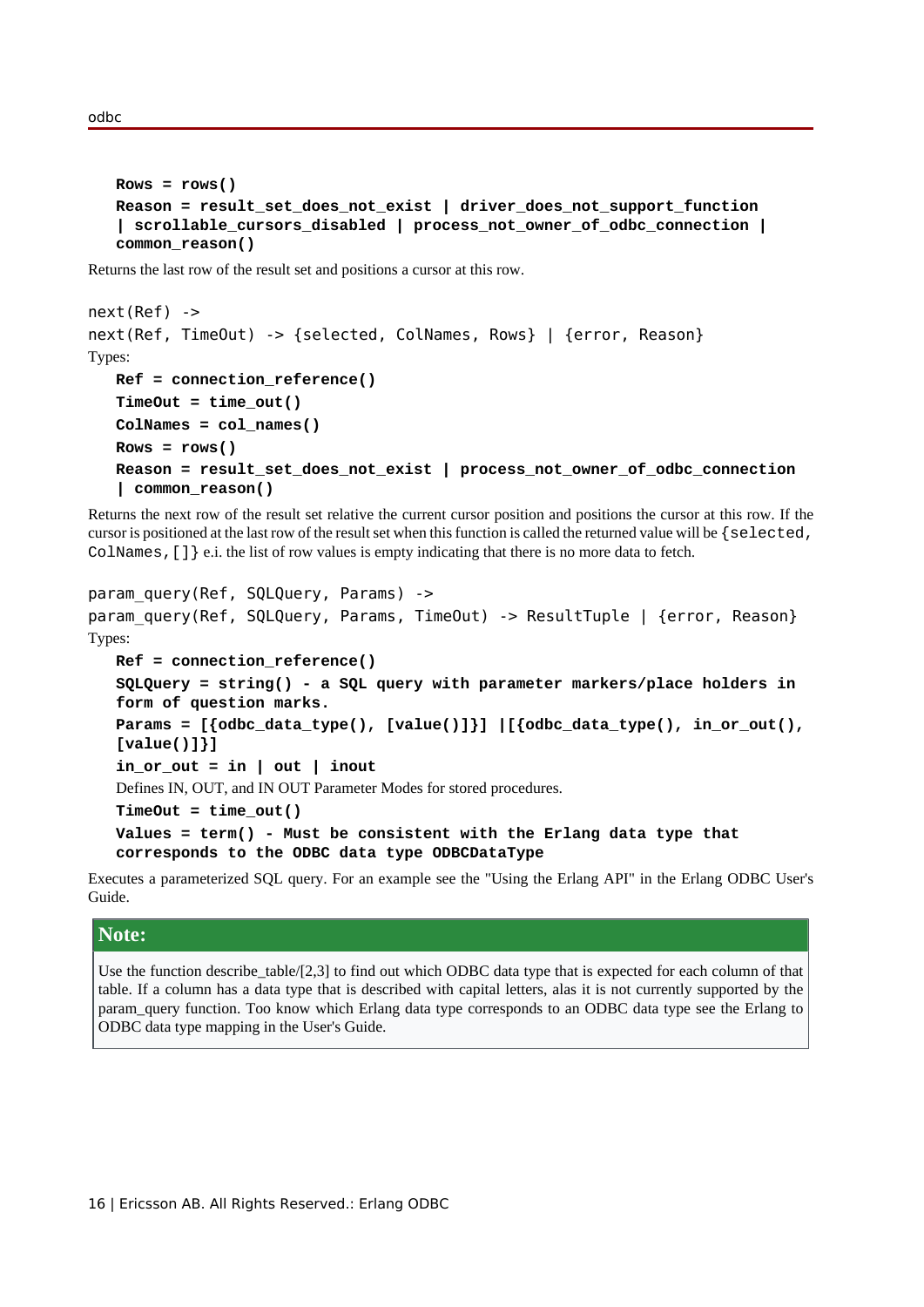```
prev(Ref) ->
prev(ConnectionReference, TimeOut) -> {selected, ColNames, Rows} | {error,
Reason}
Types:
  Ref = connection_reference()
   TimeOut = time_out()
   ColNames = col_names()
  Rows = rows()
  Reason = result_set_does_not_exist | driver_does_not_support_function
   | scrollable_cursors_disabled | process_not_owner_of_odbc_connection |
   common_reason()
```
Returns the previous row of the result set relative the current cursor position and positions the cursor at this row.

```
start() ->
start(Type) -> ok | {error, Reason}
Types:
   Type = permanent | transient | temporary
```
Starts the odbc application. Default type is temporary. See application(3)

 $stop()$  ->  $ok$ 

Stops the odbc application. See application(3)

```
sql_query(Ref, SQLQuery) ->
sql query(Ref, SQLQuery, TimeOut) -> ResultTuple | [ResultTuple] |{error,
Reason}
Types:
  Ref = connection_reference()
   SQLQuery = string() - The string may be composed by several SQL-queries
   separated by a ";", this is called a batch.
   TimeOut = time_out()
  ResultTuple = result_tuple()
  Reason = process_not_owner_of_odbc_connection | common_reason()
```
Executes a SQL query or a batch of SQL queries. If it is a SELECT query the result set is returned, on the format {selected, ColNames, Rows}. For other query types the tuple {updated, NRows} is returned, and for batched queries, if the driver supports them, this function can also return a list of result tuples.

#### **Note:**

Some drivers may not have the information of the number of affected rows available and then the return value may be {updated, undefined} .

The list of column names is ordered in the same way as the list of values of a row, e.g. the first ColName is associated with the first Value in a Row.